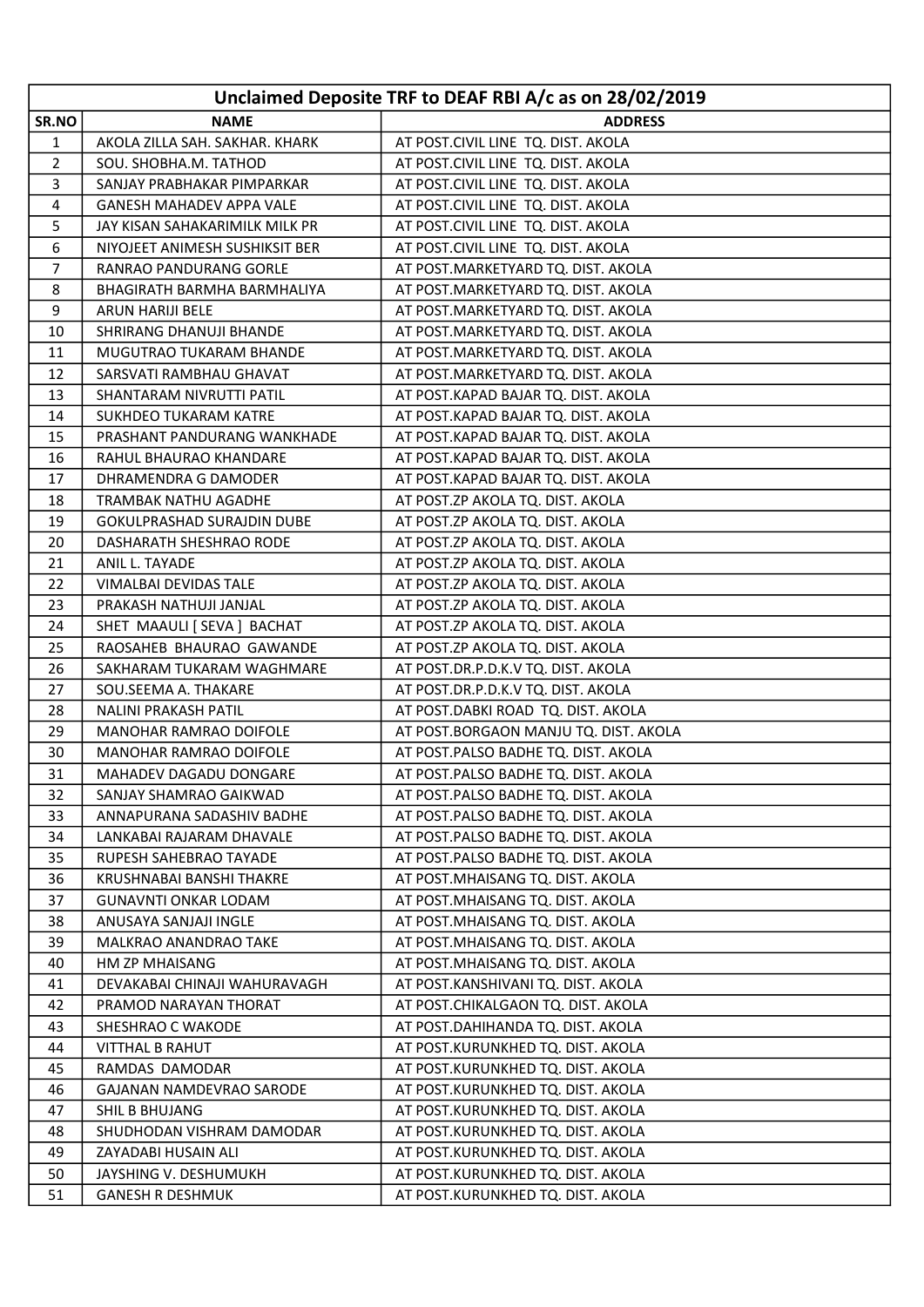| 52  | SAFFUHALAVAT KHAN               | AT POST.KURUNKHED TQ. DIST. AKOLA                  |
|-----|---------------------------------|----------------------------------------------------|
| 53  | KENDRA Z P SCH KURANKHED        | AT POST.KURUNKHED TQ. DIST. AKOLA                  |
| 54  | PRAGATI GAT KURANKHED           | AT POST.KURUNKHED TQ. DIST. AKOLA                  |
| 55  | RAJUSABAI KHUSHAL AMBHORE       | AT POST.GOREGAON TQ. DIST. AKOLA                   |
| 56  | DHANLAXMI MAHILA BACHAT GAT     | AT POST.UMARI TQ. DIST. AKOLA                      |
| 57  | DIPALI UDDHOG                   | AT POST.RANPISE NAGAR TQ. DIST. AKOLA              |
| 58  | KAMAL SARANGDHAR TELGOTE        | AT POST.RANPISE NAGAR TQ. DIST. AKOLA              |
| 59  | SHANTA TEJRAO SHETE             | AT POST.RANPISE NAGAR TQ. DIST. AKOLA              |
| 60  | AKOLA SHAHAR HINDU KHATIK SEVA  | AT POST.RANPISE NAGAR TQ. DIST. AKOLA              |
| 61  | LILABAI SHANKAR MESHRAM         | AT POST.AAGAR TQ. DIST. AKOLA                      |
| 62  | KU.ARTI GAJANAN KADBE           | AT POST.RATANLAL PLOT TQ. DIST. AKOLA              |
| 63  | AKOLA ASHA.MADH SHALA SAWA.SAH  | AT POST.RATANLAL PLOT TQ. DIST. AKOLA              |
| 64  | NARESH LAXMICAND JOSHI          | AT POST.BARSHITAKLI TQ.BARSHITAKLI DIST. AKOLA     |
| 65  | PANDURANG SONAJI MAHALLE        | AT POST.BARSHITAKLI TQ.BARSHITAKLI DIST. AKOLA     |
| 66  | SHARAFAT ULLA KHA SHAFI ULLA    | AT POST.BARSHITAKLI TQ.BARSHITAKLI DIST. AKOLA     |
| 67  | SANJAY RAMBHAU CHAUDHARI        | AT POST.BARSHITAKLI TQ.BARSHITAKLI DIST. AKOLA     |
| 68  | KISHOR TRIMBAK MANKAR           | AT POST.BARSHITAKLI TQ.BARSHITAKLI DIST. AKOLA     |
| 69  | <b>GAJANAN DAMODAR SABALE</b>   | AT POST.BARSHITAKLI TQ.BARSHITAKLI DIST. AKOLA     |
| 70  | TANWIR AHMADKHA                 | AT POST.BARSHITAKLI TQ.BARSHITAKLI DIST. AKOLA     |
| 71  | SHREE SWAMI SAMARTH MAHILA BAC  | AT POST.BARSHITAKLI TQ.BARSHITAKLI DIST. AKOLA     |
| 72  | JAYVNTABAI NIMBAJI KHARAT       | AT POST.MAHAN TQ.BARSHITAKLI DIST. AKOLA           |
| 73  | SABIRA A BASHIR                 | AT POST.MAHAN TQ.BARSHITAKLI DIST. AKOLA           |
| 74  | Z.P.SCHOOL TIVSA                | AT POST.MAHAN TQ.BARSHITAKLI DIST. AKOLA           |
| 75  | H.M.Z.P.U SCHOOL MAHAN          | AT POST.MAHAN TQ.BARSHITAKLI DIST. AKOLA           |
| 76  | <b>GAJANAN SHIVRAM LOKHANDE</b> | AT POST.DHABA TQ.BARSHITAKLI DIST. AKOLA           |
| 77  | SHESRAO NAMDEO KAHLOKAR         | AT POST. AKOT MAIN TQ. AKOT DIST. AKOLA            |
| 78  | NISHEKANT ANANT PAGHARAUT       | AT POST. AKOT MAIN TO. AKOT DIST. AKOLA            |
| 79  | JANARDHAN DASHRATH ADANI        | AT POST. AKOT MAIN TO. AKOT DIST. AKOLA            |
| 80  | PANDURANG CHINKAJI AKOTAKR      | AT POST. AKOT MAIN TQ. AKOT DIST. AKOLA            |
| 81  | SHE.FUKRU SHE.FRID              | AT POST. AKOT MAIN TO. AKOT DIST. AKOLA            |
| 82  | SANJAY ATMARAM SAVIKAR          | AT POST.AKOT MAIN TQ.AKOT DIST. AKOLA              |
| 83  | <b>BABA KHANDUJI KHOTE</b>      | AT POST.AKOT MAIN TQ.AKOT DIST. AKOLA              |
| 84  | <b>DILIP RATIBHAI PATEL</b>     | AT POST. AKOT MAIN TQ. AKOT DIST. AKOLA            |
| 85  | VITHAL DEVIDAS GHORAD           | AT POST. AKOT MAIN TO. AKOT DIST. AKOLA            |
| 86  | RAJESH SHAHIAKALA GOTHVAL       | AT POST. AKOT MAIN TO. AKOT DIST. AKOLA            |
| 87  | <b>MAHADEV MARUTI VALKE</b>     | AT POST.AKOT MAIN TQ.AKOT DIST. AKOLA              |
| 88  | PRIVIN KISANRAO GADAM           | AT POST. AKOT MAIN TO. AKOT DIST. AKOLA            |
| 89  | TAVAKKAL SHG WADALI SATWAI      | AT POST.AKOT MAIN TQ.AKOT DIST. AKOLA              |
| 90  | JANABAI BANAJI BODADE           | AT POST. AKOT CITY TQ. AKOT DIST. AKOLA            |
| 91  | <b>GANESH RAMKRUSHNA KULAT</b>  | AT POST. AKOT CITY TO. AKOT DIST. AKOLA            |
| 92  | ANUSAYA MAHADEV DATIR           | AT POST. AKOT CITY TO. AKOT DIST. AKOLA            |
| 93  | RAJIKALI ASADALI                | AT POST.AKOT CITY TQ.AKOT DIST. AKOLA              |
| 94  | DATTAGURU VYAKRISHIKPRMANAKOT   | AT POST.AKOT NARSHING MANDIR TO.AKOT DIST. AKOLA   |
| 95  | DIPIKA ABHISHEK BHATIYA         | AT POST. AKOT NARSHING MANDIR TO. AKOT DIST. AKOLA |
| 96  | NARAYAN DUNDHAJI DHANDE         | AT POST. SAVARA TQ.AKOT DIST. AKOLA                |
| 97  | RAHEMABI SK SATTAR              | AT POST. KUTASA TQ.AKOT DIST. AKOLA                |
| 98  | <b>MARTAND WAMAN BHISE</b>      | AT POST.MUNDGAOA TQ.AKOT DIST. AKOLA               |
| 99  | PRAKASH ARJUN WANKHADE          | AT POST.MUNDGAOA TQ.AKOT DIST. AKOLA               |
| 100 | SURAJ DEVIDAS RAJURKAR          | AT POST.MUNDGAOA TQ.AKOT DIST. AKOLA               |
| 101 | VAISHALI PRALHAD YAVATKAR       | AT POST.MUNDGAOA TQ.AKOT DIST. AKOLA               |
| 102 | MANGALABAI RAJARAM WASANKAR     | AT POST. TELHARA MAIN TQ. TELHARA DIST. AKOLA      |
| 103 | KAMAL VINAYAKRAO CIKTE          | AT POST. TELHARA MAIN TQ. TELHARA DIST. AKOLA      |
| 104 | RAMBHAU NARAYAN HADGAR          | AT POST. TELHARA MAIN TO. TELHARA DIST. AKOLA      |
| 105 | DEVRAO KUSHAL PANDE             | AT POST. TELHARA MAIN TQ. TELHARA DIST. AKOLA      |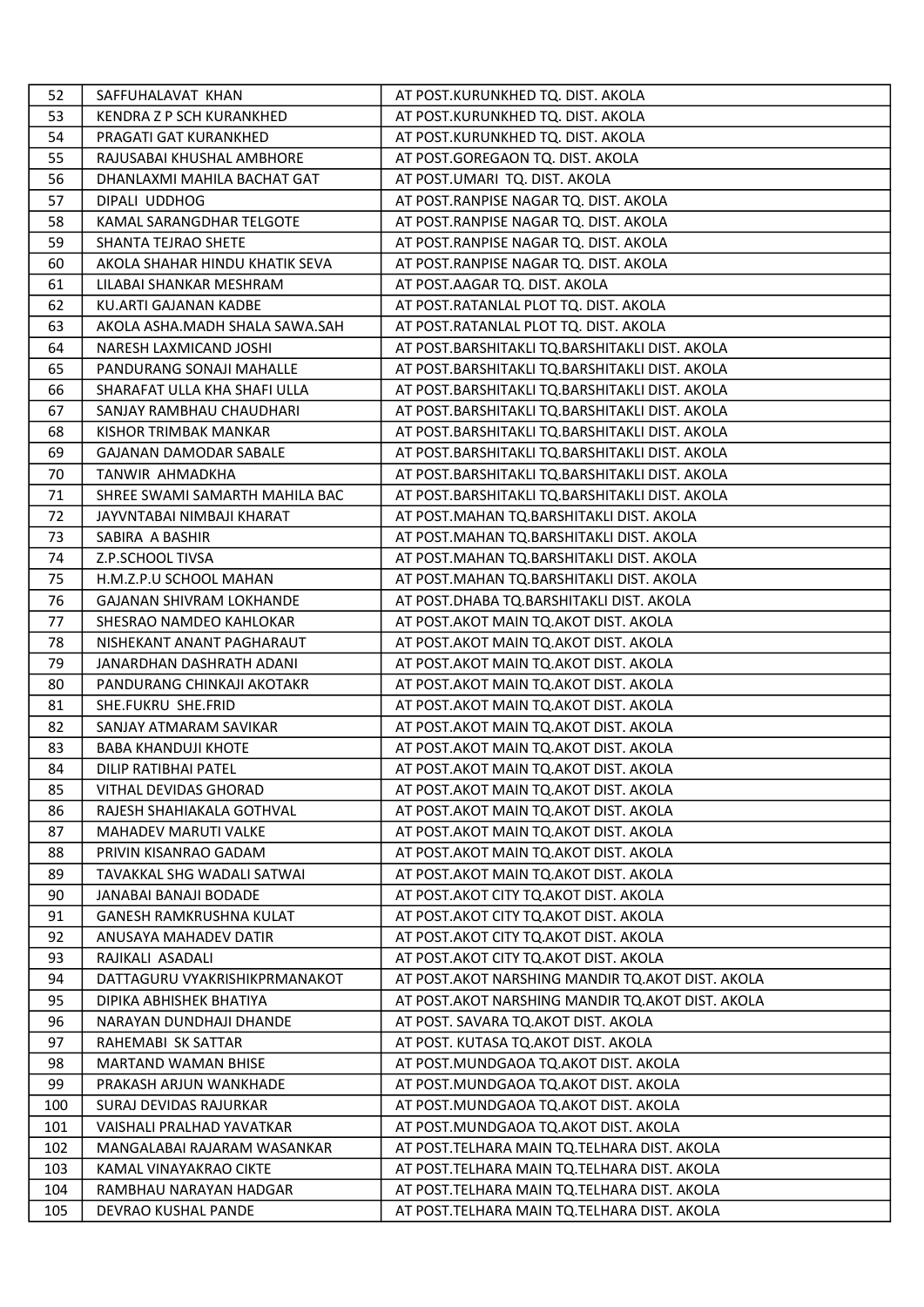| 106 | MUTAJABA KHA DATAGIR KHA KHA      | AT POST. TELHARA MAIN TQ. TELHARA DIST. AKOLA       |
|-----|-----------------------------------|-----------------------------------------------------|
| 107 | <b>MANGESH MAHADEVRAO MUNJI</b>   | AT POST.TELHARA MAIN TQ.TELHARA DIST. AKOLA         |
| 108 | BHIMRAO BABURAO KHARODE           | AT POST. TELHARA MAIN TQ. TELHARA DIST. AKOLA       |
| 109 | VITTHAL TRYAMBAKRAO RAUT          | AT POST. TELHARA MAIN TQ. TELHARA DIST. AKOLA       |
| 110 | SHARDA RAMDAS CHOPADE             | AT POST. TELHARA MAIN TQ. TELHARA DIST. AKOLA       |
| 111 | LAXMIKANT SHANKARAL BHOOT         | AT POST. TELHARA MAIN TQ. TELHARA DIST. AKOLA       |
| 112 | SHAMRAO RAMRAO WARULKAR           | AT POST. TELHARA MAIN TQ. TELHARA DIST. AKOLA       |
| 113 | DEVIDAS SUPADAJI GAVAI            | AT POST. TELHARA MAIN TQ. TELHARA DIST. AKOLA       |
| 114 | CHAPABAI HARIBHAU DHOLE           | AT POST. TELHARA MAIN TQ. TELHARA DIST. AKOLA       |
| 115 | <b>GANGADEVI DANMALJI BHATIYA</b> | AT POST.TELHARA MAIN TQ.TELHARA DIST. AKOLA         |
| 116 | SANT WASUDEO M.S.S.S.GAT          | AT POST.TELHARA MAIN TQ.TELHARA DIST. AKOLA         |
| 117 | KILAS SHIVCHARAN NADURKAR         | AT POST.TELHARA CITY TQ.TELHARA DIST. AKOLA         |
| 118 | LAXMAN B PANZADE                  | AT POST.HIWARKHED TQ.TELHARA DIST. AKOLA            |
| 119 | TAPESHWAR SW SA BA GAT            | AT POST.HIWARKHED TQ.TELHARA DIST. AKOLA            |
| 120 | SANTAJI MAHARAJ BA GAT            | AT POST.HIWARKHED TQ.TELHARA DIST. AKOLA            |
| 121 | KISAN PUNDALIK KUKDE              | AT POST.PATHARDI TQ.TELHARA DIST. AKOLA             |
| 122 | SHANKAR D NAVKAR                  | AT POST.PATHARDI TQ.TELHARA DIST. AKOLA             |
| 123 | JUGALKISHOR RAMDHAN AGRAWAL       | AT POST.AADSUL TQ.TELHARA DIST. AKOLA               |
| 124 | SANTOSH GANESH MANATKAR           | AT POST.AADSUL TQ.TELHARA DIST. AKOLA               |
| 125 | TULASHIRAM KHUSHAL MANE           | AT POST.AADSUL TQ.TELHARA DIST. AKOLA               |
| 126 | NARAYAN NINKAJI BHANANGE          | AT POST.AADSUL TQ.TELHARA DIST. AKOLA               |
| 127 | RAJESH DHARAMATIH BALODE          | AT POST.AADSUL TQ.TELHARA DIST. AKOLA               |
| 128 | SALID SHEK MEHBUB                 | AT POST.BALAPUR TQ.BALAPUR DIST. AKOLA              |
| 129 | <b>GANGABAI TUKARAM PATOND</b>    | AT POST.BALAPUR TQ.BALAPUR DIST. AKOLA              |
| 130 | SHEKH MHEMUD SHEKH AHEMAD         | AT POST.BALAPUR TQ.BALAPUR DIST. AKOLA              |
| 131 | SAYRABI YAVARKHA PATHAN           | AT POST.BALAPUR TQ.BALAPUR DIST. AKOLA              |
| 132 | SAVITA DEVDHAR MHASANE            | AT POST.BALAPUR TQ.BALAPUR DIST. AKOLA              |
| 133 | ANUSAYA BHIKAJI NAGE              | AT POST.BALAPUR TQ.BALAPUR DIST. AKOLA              |
| 134 | GAFFAR JABBARKHA PATHAN           | AT POST.BALAPUR TQ.BALAPUR DIST. AKOLA              |
| 135 | SACHI.S.GRA.YASH.SAM.YOJA.BOR     | AT POST.BALAPUR TQ.BALAPUR DIST. AKOLA              |
| 136 | JANRAO RAGHUJI GAWHADE            | AT POST. WADEGAON TQ. BALAPUR DIST. AKOLA           |
| 137 | BHIMJYOT M S BCG HINGNA           | AT POST.NIMBA TQ.BALAPUR DIST. AKOLA                |
| 138 | VIJAY RAMDAS CHAVAN               | AT POST.PARAS TQ.BALAPUR DIST. AKOLA                |
| 139 | <b>MAHADEO HARIBHAU PAKDHUNE</b>  | AT POST. VYALA TQ. BALAPUR DIST. AKOLA              |
| 140 | ALKA SANJAY PAGADHUNE             | AT POST. VYALA TQ. BALAPUR DIST. AKOLA              |
| 141 | P P GAWANDE                       | AT POST. PATUR TO. PATUR DIST. AKOLA                |
| 142 | ANANDA MOTIRAM PATIL              | AT POST.PATUR TQ.PATUR DIST. AKOLA                  |
| 143 | VITTHAL BALIRAM BOCHARE           | AT POST.PATUR TQ.PATUR DIST. AKOLA                  |
| 144 | M HARUN M YUSUF                   | AT POST. PATUR TQ. PATUR DIST. AKOLA                |
| 145 | PRABHU SURYABHAN JADHAO           | AT POST.PATUR TQ.PATUR DIST. AKOLA                  |
| 146 | <b>GANGARAM SITARAM DEOKAR</b>    | AT POST.PATUR TQ.PATUR DIST. AKOLA                  |
| 147 | DAGDABAI PARSHRAM JAMKAR          | AT POST. PATUR TO. PATUR DIST. AKOLA                |
| 148 | ISHWAR GOVIND PENDHARKAR          | AT POST.PATUR TQ.PATUR DIST. AKOLA                  |
| 149 | USHADEVI SUBHASH JAIN             | AT POST.AALEGAO TQ.PATUR DIST. AKOLA                |
| 150 | SARASWATI VIDYALAY AMBASHI        | AT POST. AALEGAO TO. PATUR DIST. AKOLA              |
| 151 | MANDABAI KUNDALIK NIKHADE         | AT POST.AALEGAO TQ.PATUR DIST. AKOLA                |
| 152 | CANDRAKANT LALSING HAJARI         | AT POST. MURTIZAPUR MAIN TO. MURTIZAPUR DIST. AKOLA |
| 153 | SHEKH NAJIR SHEKH HUSEN           | AT POST. MURTIZAPUR MAIN TQ. MURTIZAPUR DIST. AKOLA |
| 154 | SHIRKHURSN RAMRAO TIKAR           | AT POST. MURTIZAPUR MAIN TO. MURTIZAPUR DIST. AKOLA |
| 155 | NARAYAN NATTHUJI RAJURKAR         | AT POST.MURTIZAPUR MAIN TQ.MURTIZAPUR DIST. AKOLA   |
| 156 | <b>GITABAI PUNDLIK SIRSAT</b>     | AT POST. MURTIZAPUR MAIN TQ. MURTIZAPUR DIST. AKOLA |
| 157 | CHETAN SHURESHRAO MEHARE          | AT POST. MURTIZAPUR MAIN TO. MURTIZAPUR DIST. AKOLA |
| 158 | <b>GANGARAM GOMAJI SHENDRE</b>    | AT POST. MURTIZAPUR MAIN TO. MURTIZAPUR DIST. AKOLA |
| 159 | LOKKALYAN GRA. VIKAS S.           | AT POST. MURTIZAPUR MAIN TQ. MURTIZAPUR DIST. AKOLA |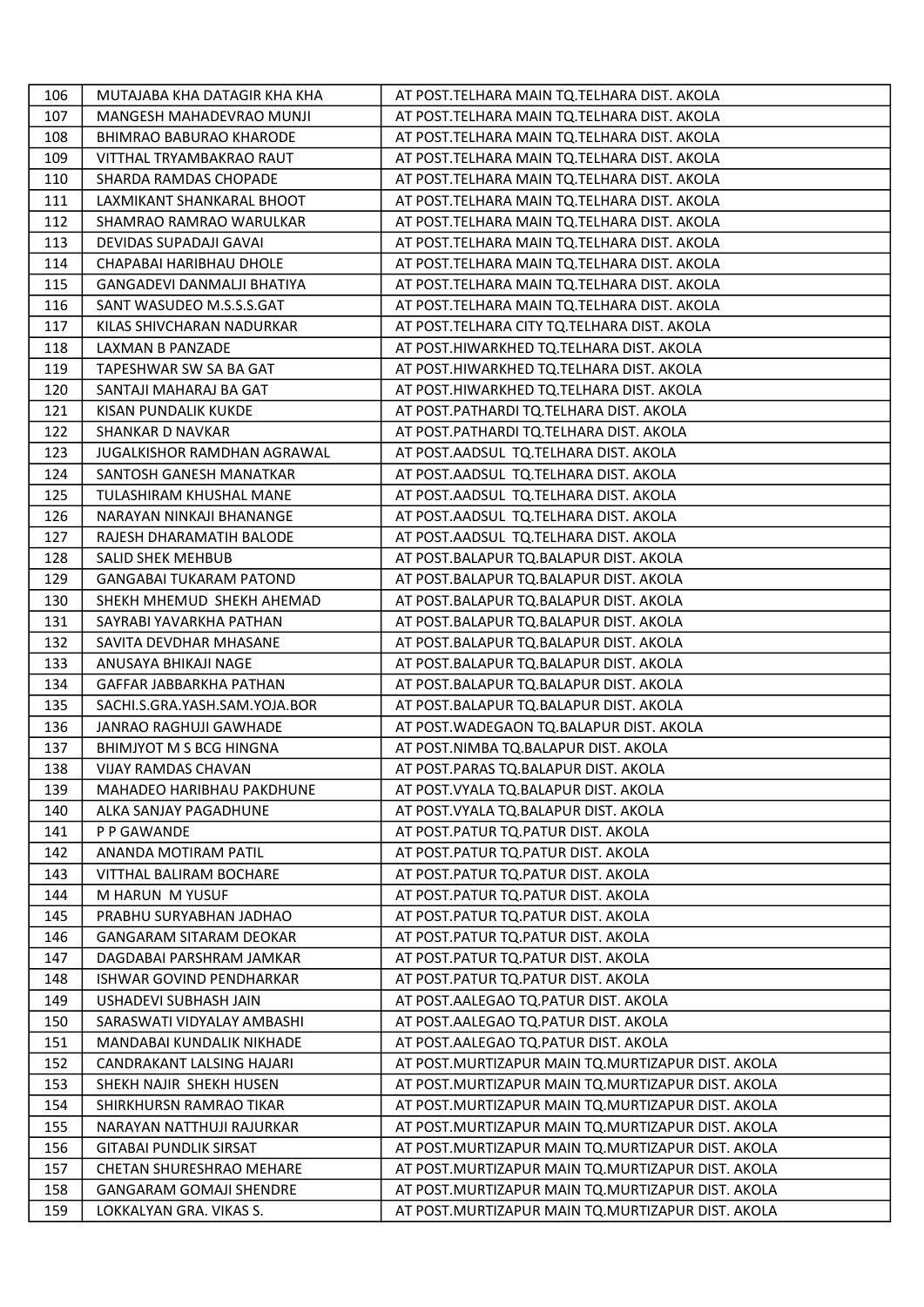| 160 | DAMODAR HARIBHU KATYARAL         | AT POST. MURTIZAPUR MARKET YARD TQ. MURTIZAPUR DIST. AKOLA |
|-----|----------------------------------|------------------------------------------------------------|
| 161 | PARDIP VASUDEV TAMDE             | AT POST. MURTIZAPUR MARKET YARD TO. MURTIZAPUR DIST. AKOLA |
| 162 | JAI KISAN BACHAT GAT             | AT POST. MURTIZAPUR MARKET YARD TQ. MURTIZAPUR DIST. AKOLA |
| 163 | <b>GADAGE MAHARAJ BACHAT</b>     | AT POST.MURTIZAPUR MARKET YARD TQ.MURTIZAPUR DIST. AKOLA   |
| 164 | <b>SUNITA RUPRAO AKHRE</b>       | AT POST.MANA TQ.MURTIZAPUR DIST. AKOLA                     |
| 165 | GITABAI LAXMAN DHANDAR           | AT POST.MANA TQ.MURTIZAPUR DIST. AKOLA                     |
| 166 | <b>MANIK MOTIRAM SHOLAKE</b>     | AT POST.KURUM TQ.MURTIZAPUR DIST. AKOLA                    |
| 167 | SHARDABAI S SHIDE                | AT POST.KURUM TQ.MURTIZAPUR DIST. AKOLA                    |
| 168 | LANKABAI SHIRAM CAVHAN           | AT POST.KURUM TQ.MURTIZAPUR DIST. AKOLA                    |
| 169 | KISAN AJRUNA CAUDHARI            | AT POST.KURUM TQ.MURTIZAPUR DIST. AKOLA                    |
| 170 | GAYADAN FULARI SHIVARA           | AT POST.KURUM TQ.MURTIZAPUR DIST. AKOLA                    |
| 171 | AJABRAO SAKHARAM GAVANDE         | AT POST.KURUM TQ.MURTIZAPUR DIST. AKOLA                    |
| 172 | PUDALIK MOTIRAM BELASHER         | AT POST.KURUM TQ.MURTIZAPUR DIST. AKOLA                    |
| 173 | KUSUM KISAN KHADASE              | AT POST.KURUM TQ.MURTIZAPUR DIST. AKOLA                    |
| 174 | TUKARAM RAJARAM MOPANE           | AT POST.KURUM TQ.MURTIZAPUR DIST. AKOLA                    |
| 175 | SHANTABAI R. SONONE              | AT POST.KURUM TQ.MURTIZAPUR DIST. AKOLA                    |
| 176 | V T GAJABIYE                     | AT POST.KURUM TQ.MURTIZAPUR DIST. AKOLA                    |
| 177 | SHDASHIV DUYADHAN DONGARE        | AT POST.KURUM TQ.MURTIZAPUR DIST. AKOLA                    |
| 178 | DHUMAJI BALIRAM RATHOD           | AT POST.KARANJA MAIN.TQ.KARANJA DIST. WASHIM               |
| 179 | SARASWATIBAI N. CHAUDHARI        | AT POST.KARANJA MAIN.TQ.KARANJA DIST. WASHIM               |
| 180 | DHANAYKUMAR NAMASA KHANDARE      | AT POST.KARANJA MAIN.TQ.KARANJA DIST. WASHIM               |
| 181 | JIJABAI PARASHRAM GUNJATE        | AT POST.KARANJA MAIN.TQ.KARANJA DIST. WASHIM               |
| 182 | M.SABIR M MAJID                  | AT POST.KARANJA MAIN.TQ.KARANJA DIST. WASHIM               |
| 183 | <b>GOVINDRAO HARIBHAU BHAGAT</b> | AT POST.KARANJA MAIN.TQ.KARANJA DIST. WASHIM               |
| 184 | MADHUKAR GOPALSA DARYAPURKAR     | AT POST.KARANJA MAIN.TQ.KARANJA DIST. WASHIM               |
| 185 | CHANDRABHAGA SHYAMRAO THAKRE     | AT POST.KARANJA MAIN.TQ.KARANJA DIST. WASHIM               |
| 186 | ARJUN G CHAUDHARI                | AT POST.KARANJA MAIN.TQ.KARANJA DIST. WASHIM               |
| 187 | <b>GANESH DEVIDAS GUNJATE</b>    | AT POST.KARANJA MAIN.TQ.KARANJA DIST. WASHIM               |
| 188 | <b>BUDHU RAHEMAN GARWE</b>       | AT POST.KARANJA MAIN.TQ.KARANJA DIST. WASHIM               |
| 189 | PUNDALIK SURYABHAN THAK          | AT POST.KARANJA MAIN.TQ.KARANJA DIST. WASHIM               |
| 190 | BHIKULAL RATANLALJI CHANDAK      | AT POST.KARANJA MAIN.TQ.KARANJA DIST. WASHIM               |
| 191 | JAMANABAI CHOTU GARWE            | AT POST.KARANJA MAIN.TQ.KARANJA DIST. WASHIM               |
| 192 | VARSHA PANDURANG DAKHORE         | AT POST.KARANJA MAIN.TQ.KARANJA DIST. WASHIM               |
| 193 | RAMRAO MANGAL RATHOD             | AT POST.KARANJA MAIN.TQ.KARANJA DIST. WASHIM               |
| 194 | <b>VIJAY AMBADAS DOIFODE</b>     | AT POST.KAMARGAON .TQ.KARANJA DIST. WASHIM                 |
| 195 | PRABHU M SAVALE                  | AT POST.KAMARGAON .TO.KARANJA DIST. WASHIM                 |
| 196 | ATOHID AJAFFAR                   | AT POST.KAMARGAON .TQ.KARANJA DIST. WASHIM                 |
| 197 | KANISHTH SARVAJANIK VACH.VILE    | AT POST.KAMARGAON .TQ.KARANJA DIST. WASHIM                 |
| 198 | DHYNOBA MAHADEV BHOYAR           | AT POST.UMBARADA BAZAR .TQ.KARANJA DIST. WASHIM            |
| 199 | DASALIBAI SEVA JADHAB            | AT POST.POHA .TQ.KARANJA DIST. WASHIM                      |
| 200 | RAHUL KISAN PADGHAN              | AT POST. POHA .TO. KARANJA DIST. WASHIM                    |
| 201 | ASHOK N. BHAGAT                  | AT POST.MANGRULPIR MAIN .TQ MANGRULPIR DIST. WASHIM        |
| 202 | VISHNU BHAGAVANJI KHUDKE         | AT POST.MANGRULPIR CITY .TQ MANGRULPIR DIST. WASHIM        |
| 203 | DATTATRAY R RAUT                 | AT POST.SHELU BAZAR .TQ MANGRULPIR DIST. WASHIM            |
| 204 | ASHISH RAJU YEVALE               | AT POST. WANOJA .TQ MANGRULPIR DIST. WASHIM                |
| 205 | KISHOR BABAN BHAGAT              | AT POST.WANOJA .TQ MANGRULPIR DIST. WASHIM                 |
| 206 | MUKHBADHIR VI WASANTWADI         | AT POST.DANORA .TQ MANGRULPIR DIST. WASHIM                 |
| 207 | MUKHBADHIR VI WASANTWADI         | AT POST.MANORA .TQ MANORA DIST. WASHIM                     |
| 208 | SUKHADEV RAMBHAU PAWAR           | AT POST.MANORA .TQ MANORA DIST. WASHIM                     |
| 209 | SHEVANTABAI LACHIRAM ADE         | AT POST.MANORA .TQ MANORA DIST. WASHIM                     |
| 210 | JALAM SONAJI JATHAVE             | AT POST.MANORA .TQ MANORA DIST. WASHIM                     |
| 211 | SANJAY PANDURANG BHOYAR          | AT POST.MANORA .TQ MANORA DIST. WASHIM                     |
| 212 | MAINABAI PUNDLIK PAWAR           | AT POST.MANORA .TQ MANORA DIST. WASHIM                     |
| 213 | BEBIBAI DINKAR DESHMUKH          | AT POST.MANORA .TQ MANORA DIST. WASHIM                     |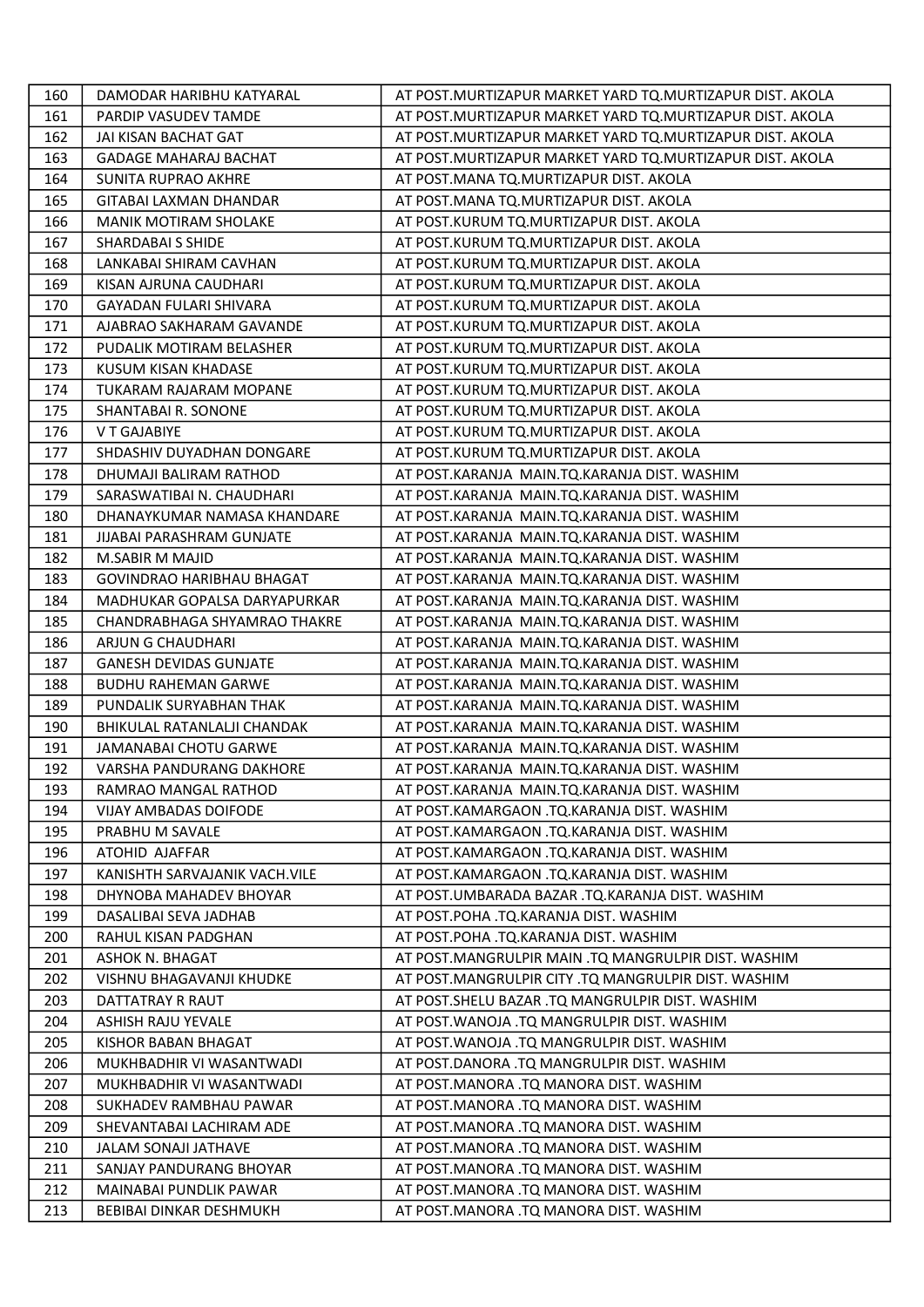| 214 | SANT AVLIYA S.H.G.DAPURA       | AT POST.MANORA .TQ MANORA DIST. WASHIM        |
|-----|--------------------------------|-----------------------------------------------|
| 215 | RA.SAM.DU.UD.SAH.SA.DHAMANI    | AT POST.MANORA .TQ MANORA DIST. WASHIM        |
| 216 | NI.SA.GAD.DU.UD.SAH.SA.INZORI  | AT POST.MANORA .TQ MANORA DIST. WASHIM        |
| 217 | BHU.MA.DU.UD.SA.MA.CHIKHALI    | AT POST.MANORA .TQ MANORA DIST. WASHIM        |
| 218 | PI.MAH.DU.UD.SH.SA.MA.KODOLI   | AT POST.MANORA .TQ MANORA DIST. WASHIM        |
| 219 | ADH SACHIV SWA ABHIMANJI SHAMS | AT POST.MANORA .TQ MANORA DIST. WASHIM        |
| 220 | MANAGER SHRIMATI TULSABAI      | AT POST.POHARADEVI .TQ MANORA DIST. WASHIM    |
| 221 | MANGAL HAJUSING CHAVHAN        | AT POST.POHARADEVI .TQ MANORA DIST. WASHIM    |
| 222 | AYUBKHAN ASARBAKHAN PATHAN     | AT POST. WASHIM MAIN TQ. WASHIM DIST. WASHIM  |
| 223 | W.S.JOSHI                      | AT POST. WASHIM MAIN TQ. WASHIM DIST. WASHIM  |
| 224 | NIRUVATA MAROTI GOTE           | AT POST. WASHIM MAIN TQ. WASHIM DIST. WASHIM  |
| 225 | KUSAM SAKHARAM NAIK            | AT POST. WASHIM MAIN TQ. WASHIM DIST. WASHIM  |
| 226 | <b>MADHAO VITTAL INGOLE</b>    | AT POST. WASHIM MAIN TQ. WASHIM DIST. WASHIM  |
| 227 | JAMANABAI DHANRAJ BIJARANE     | AT POST. WASHIM MAIN TQ. WASHIM DIST. WASHIM  |
| 228 | TRIVENI TUKARAM KALBANDE       | AT POST. WASHIM MAIN TO. WASHIM DIST. WASHIM  |
| 229 | GANESH.PANDURANG.SU GANESH.PA  | AT POST. WASHIM MAIN TQ. WASHIM DIST. WASHIM  |
| 230 | SMT ASHA.GAJANAN.NAGULK ASHA.G | AT POST. WASHIM MAIN TQ. WASHIM DIST. WASHIM  |
| 231 | RAVINDTASIH RAJENDRASIH THAKUR | AT POST. WASHIM MAIN TQ. WASHIM DIST. WASHIM  |
| 232 | <b>BHIMRAO SOPAN TUPE</b>      | AT POST. WASHIM MAIN TO. WASHIM DIST. WASHIM  |
| 233 | SHIVGANGA DUDH UTPADAK SAHKARI | AT POST. WASHIM MAIN TQ. WASHIM DIST. WASHIM  |
| 234 | MAHILA VIKAS SAMITI JAL SWARAJ | AT POST. WASHIM MAIN TO. WASHIM DIST. WASHIM  |
| 235 | MAHILA VIKAS SAMETI JASWARAJ P | AT POST. WASHIM MAIN TO. WASHIM DIST. WASHIM  |
| 236 | SKLAL SKLADU                   | AT POST. WASHIM CITY TQ. WASHIM DIST. WASHIM  |
| 237 | SHOBHA MADHUKAR UTHAO          | AT POST. WASHIM CITY TQ. WASHIM DIST. WASHIM  |
| 238 | RAVI A GABHANE                 | AT POST. WASHIM CITY TQ. WASHIM DIST. WASHIM  |
| 239 | SUDHAKAR MANIK GHUNAGE         | AT POST.ANSING TQ.WASHIM DIST. WASHIM         |
| 240 | ANUSAYA S VABADE               | AT POST.ANSING TQ.WASHIM DIST. WASHIM         |
| 241 | TREVENI ATMARAM GHOLAP         | AT POST.ANSING TQ.WASHIM DIST. WASHIM         |
| 242 | JIJABAI MADHAV WADHEKAR        | AT POST.ANSING TQ.WASHIM DIST. WASHIM         |
| 243 | SANTOSH S CHOUDHARI            | AT POST. PARDI TAKMOR TQ. WASHIM DIST. WASHIM |
| 244 | SANTOSH M SAHATONDE            | AT POST. PARDI TAKMOR TQ. WASHIM DIST. WASHIM |
| 245 | SITARAM A KHORNE               | AT POST. PARDI TAKMOR TQ. WASHIM DIST. WASHIM |
| 246 | SUDHAKAR R PAWAR               | AT POST.PARDI TAKMOR TQ.WASHIM DIST. WASHIM   |
| 247 | RAMRAV R WANKHEDE              | AT POST. PARDI TAKMOR TQ. WASHIM DIST. WASHIM |
| 248 | SANTOSH K KHODAKE              | AT POST.PARDI TAKMOR TQ.WASHIM DIST. WASHIM   |
| 249 | PARVATA P NAVGHARE             | AT POST. PARDI TAKMOR TO. WASHIM DIST. WASHIM |
| 250 | MURLIDHAR R CHOUDHARI          | AT POST. PARDI TAKMOR TQ. WASHIM DIST. WASHIM |
| 251 | SACHIN D NANDANKAR             | AT POST.PARDI TAKMOR TQ.WASHIM DIST. WASHIM   |
| 252 | NITIN B MUSLE                  | AT POST. PARDI TAKMOR TQ. WASHIM DIST. WASHIM |
| 253 | DEVRAO RAMJI GIAD              | AT POST.MALEGAO TQ.MALEGAO DIST. WASHIM       |
| 254 | DURGABAI UDDHAVRAO GAIKWAD     | AT POST.MALEGAO TQ.MALEGAO DIST. WASHIM       |
| 255 | DAGDABAI SITARAM NANDE         | AT POST.MALEGAO TQ.MALEGAO DIST. WASHIM       |
| 256 | AJUBAI MADHAVARAO GHUGE        | AT POST.MALEGAO TQ.MALEGAO DIST. WASHIM       |
| 257 | LAXMAN TULSHIRAM BUNDE         | AT POST.MALEGAO TQ.MALEGAO DIST. WASHIM       |
| 258 | SULBHA ARUN JOGDAND            | AT POST.MALEGAO TQ.MALEGAO DIST. WASHIM       |
| 259 | SACHIN DEVARAO GUGHE           | AT POST.MALEGAO TQ.MALEGAO DIST. WASHIM       |
| 260 | NITIN DEVARAO GHUGE            | AT POST.MALEGAO TQ.MALEGAO DIST. WASHIM       |
| 261 | SHOBHA S DABHADE               | AT POST.SHIRPUR TQ.MALEGAO DIST. WASHIM       |
| 262 | RAJESH SOPAN JADHAV            | AT POST. SHIRPUR TQ. MALEGAO DIST. WASHIM     |
| 263 | R S RATHOD                     | AT POST.MEDSHI TQ.MALEGAO DIST. WASHIM        |
| 264 | HARSHWARDHAN SANJAY GHUGE      | AT POST.MEDSHI TQ.MALEGAO DIST. WASHIM        |
| 265 | ANUSYA SHNKAR FULTANKAR        | AT POST.JAULKA RAILWY TQ.MALEGAO DIST. WASHIM |
| 266 | W. A. DAHAKE                   | AT POST.RISOD MAIN TO.RISOD DIST. WASHIM      |
| 267 | NAMDEV JAYRAM KHOLHE           | AT POST.RISOD MAIN TQ.RISOD DIST. WASHIM      |